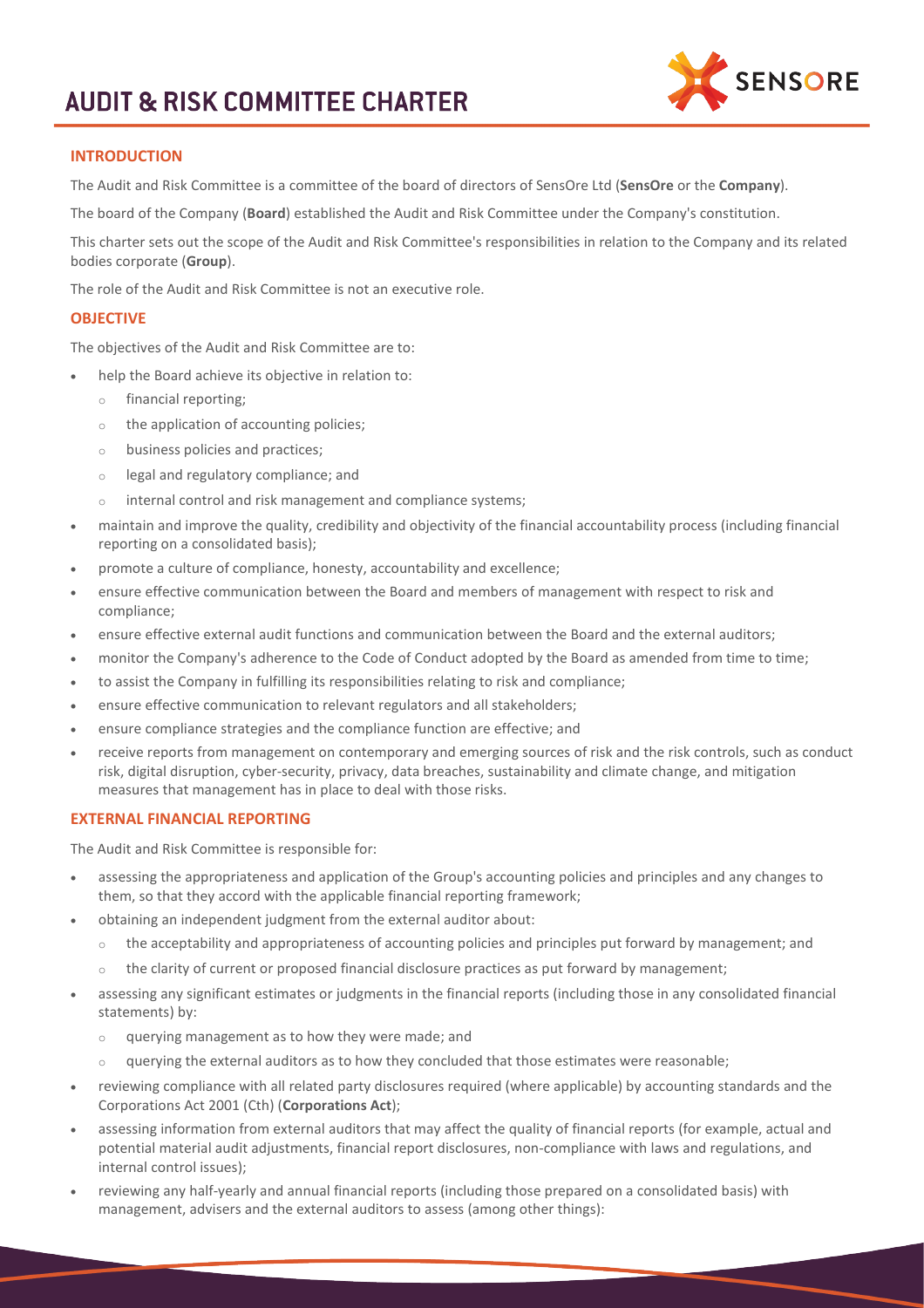

- o the compliance of accounts with accounting standards and the Corporations Act; and
- $\circ$  the nature and impact of any changes in accounting policies during the applicable period;
- discussing any draft audit opinion letter with the external auditors before it is finalised;
- receiving any management letter from the external auditors;
- recommending for adoption by the Board interim and final financial reports and the annual report;
- reviewing documents and reports to regulators and recommending to the Board their approval or amendment; and
- following up on any matter raised by the Board regarding financial reports, audit opinions and management letters.

### **RISK MANAGEMENT AND INTERNAL CONTROL**

The Audit and Risk Committee is responsible for:

### **RISK MANAGEMENT AND INTERNAL COMPLIANCE AND CONTROL SYSTEMS**

- overseeing the establishment and implementation of risk management and internal compliance and control systems and ensuring there is a mechanism for assessing the efficiency and effectiveness of those systems; and
- approving and recommending to the Board for adoption policies and procedures on risk oversight and management to establish an effective and efficient system for:
	- o identifying, assessing, monitoring and managing risk; and
	- o disclosing any material change to the Group's risk profile;
- regularly reviewing and updating the Group's risk profile;
- regularly reviewing and approving policies and procedures on risk oversight and management to establish an effective and efficient system for:
	- identifying, assessing, monitoring and managing risk; and
	- o disclosing any material change to the Group's risk profile;
- receiving reports from the management of the Company concerning the Group's material risks in order to assess the internal processes for determining, monitoring and managing those risks and to monitor the risk profile of the Group;
- assessing the adequacy of the internal risk control system with management and external auditors;
- monitoring the effectiveness of the internal risk control system;
- ensuring the risk management system takes into account all material risks, including risks arising from:
	- o implementing strategies (strategic risk);
	- o operations or external events (operational risk);
	- o legal and regulatory compliance (legal risk);
	- o changes in community expectation of corporate behaviour (reputation risk);
	- o a counterparty's financial obligations within a contract (credit risk);
	- o changes in financial and physical market prices (market risk); and
	- $\circ$  being unable to fund operations or convert assets into cash (liquidity risk);
- assessing if management has controls in place for unusual transactions and any potential transactions that may carry more than an acceptable degree of risk;

#### **KEY FINANCIAL RISK**

- assessing and prioritising the areas of greatest potential financial risk, including:
	- o safeguarding intellectual property and other assets;
	- o litigation and claims;
	- o non-compliance with laws, regulations, standards and best practice guidelines that may result in significant financial loss;
	- o important judgments and accounting estimates; and
	- o maintenance of proper accounting records;
- assessing the internal process for determining areas of greatest potential financial risk;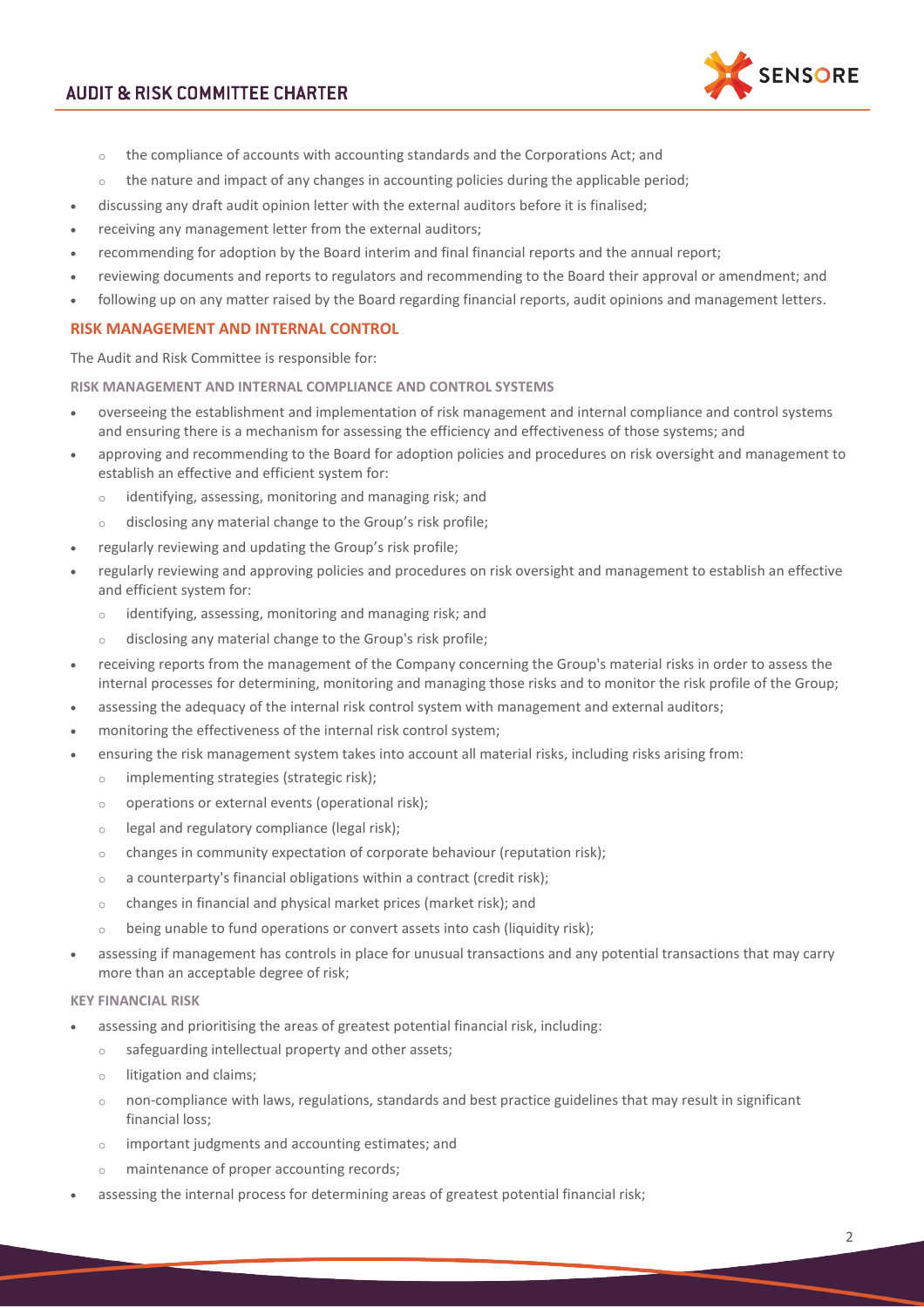

- assessing and monitoring the management of areas of greatest potential financial risk;
- reporting to the Board on the adequacy of the Group's financial risk management;
- reviewing the Group's financial risk management procedures to ensure that the Group complies with its legal obligations, including to assist the chief executive officer or chief financial officer (as applicable) to provide declarations in relation to each of the Group's financial reports required by both section 295A of the Corporations Act and Recommendation 4.2 of the ASX Corporate Governance Principles and Recommendations (4<sup>th</sup> edition);

### **LEGAL AND REGULATORY RISK**

- assessing and prioritising the areas of greatest legal and regulatory risk;
- assessing the internal process for determining, monitoring and managing areas of greatest legal and regulatory risk;
- receiving reports from management of any actual or suspected fraud, theft or other breach of the law;
- monitoring compliance with legal and regulatory obligations;
- reporting and making recommendations to the Board regarding:
	- $\circ$  the management of areas of greatest legal and regulatory risk (including fraud and theft); and
		- o compliance with legal and regulatory obligations;
- receiving and reviewing reports from the senior compliance manager;

### **DISCLOSURE AND REPORTING**

- ensuring management establishes a comprehensive process to capture information that must be disclosed to the ASX;
- reviewing management's processes for ensuring and monitoring compliance with laws, regulations and other requirements relating to the external reporting of financial and non-financial information (including, among other things, preliminary announcements, interim reporting, open or one-on-one briefings and continuous disclosure);
- assessing management's processes for ensuring non-financial information in documents (both public and internal) does not conflict inappropriately with financial reports and other documents;
- assessing internal control systems relating to the release of potentially adverse information; and
- reviewing for completeness and accuracy the reporting of corporate governance practices in accordance with the ASX Listing Rules.

### **EXTERNAL AUDIT**

The Audit and Risk Committee is responsible for:

- approving and recommending to the Board for acceptance, the terms of engagement with the external auditor at the beginning of each year;
- regularly reviewing with the external auditor:
	- o the scope and adequacy of the external audit;
	- o identified risk areas; and
	- o any other agreed procedures;
- approving and recommending to the Board for adoption, policies and procedures for appointing or removing an external auditor, including criteria for:
	- o technical and professional competency;
	- o adequacy of resources; and
	- o experience, integrity, objectivity and independence;
- recommending to the Board for approval, the appointment or removal of an external auditor;
- reviewing and assessing on a regular basis the compliance of the external auditor;
- recommending to the Board the remuneration of the external auditor;
- regularly reviewing the effectiveness and independence of the external auditor taking into account:
	- o the length of appointment;
	- o the last dates lead engagement partners were rotated;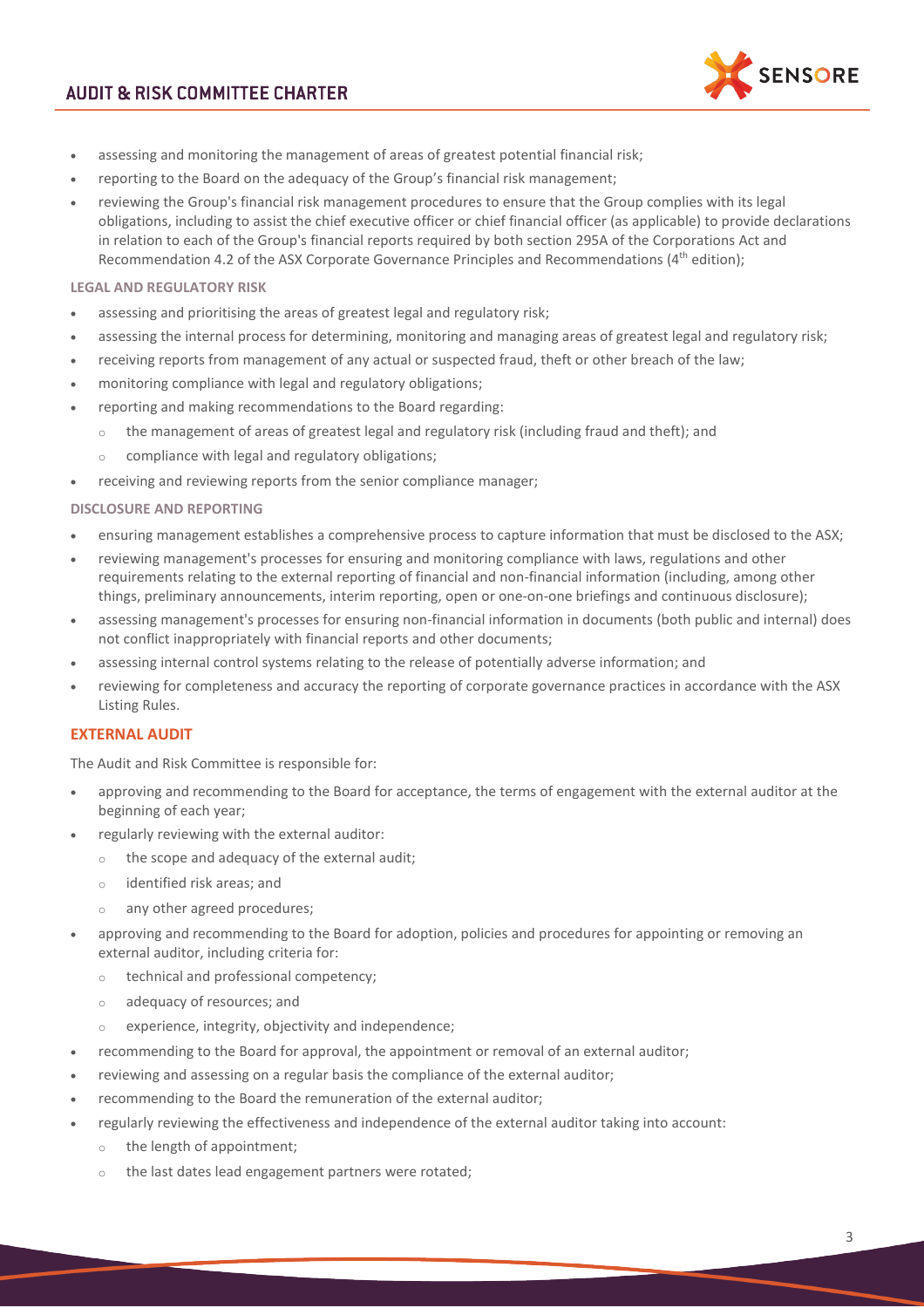

- o an analysis and disclosure of fees paid to external auditors, including the materiality of fees paid for non-audit services and the nature of those services; and
- $\circ$  any relationships with the Group or any other body or organisation that may impair or appear to impair the external auditor's independence;
- satisfying itself that the external auditor can do an effective, comprehensive and complete audit for the external auditor's set fee;
- recommending to the Board for approval the types of non-audit services that the external auditor may provide without impairing or appearing to impair the external auditor's independence;
- meeting periodically with the external auditors and inviting them to attend Audit and Risk Committee meetings to:
	- o review their plans for carrying out internal control reviews;
	- $\circ$  consider any comments made in the external auditor's management letter, particularly, any comments about material weaknesses in internal controls and management's response to those matters; and
	- o make recommendations to the Board;
- asking the external auditor if there have been any significant disagreements with management, whether or not they have been resolved;
- monitoring and reporting to the Board on management's response to the external auditor's findings and recommendations;
- reviewing all representation letters signed by management and ensuring information provided is complete and appropriate; and
- receiving and reviewing the reports of the external auditor.

# **INTERNAL AUDIT**

The Company is not currently of a size that can support an internal audit function. The need for an internal audit function will be monitored and reviewed by the Committee on a regular basis.

# **OTHER RESPONSIBILITIES**

The Audit and Risk Committee is responsible for:

- overseeing the implementation of the Group's corporate code of conduct and assessing compliance with the code;
- assessing and recommending to the Board for adoption the scope, cover and cost of insurance, including insurance relating to directors and officers liability, company reimbursement, professional indemnity, crime, and special accident liability;
- if it considers appropriate, investigating any complaint or allegation made to the Committee;
- reporting to the Board on any industry development affecting the control environment;
- reviewing and monitoring any related party transaction and recommending its approval;
- ensuring audit, risk management and compliance policies and procedures are adequately documented and that those documents are reviewed and updated for any legal and regulatory developments;
- maintaining open communication channels among the Committee, management and internal and external advisers in order to review and discuss specific issues, exchange views and information and confirm respective duties and responsibilities as appropriate;
- monitoring, reviewing and assessing the Company's compliance, including the effectiveness of its compliance procedures; and
- assisting in the provision of appropriate compliance information to the Board.

### **AUDIT AND RISK COMMITTEE COMPOSITION**

Ideally, the Audit and Risk Committee should comprise:

- at least three directors;
- all non-executive directors who are financially literate and at least one of whom is financially qualified and competent; and
- a majority of independent directors.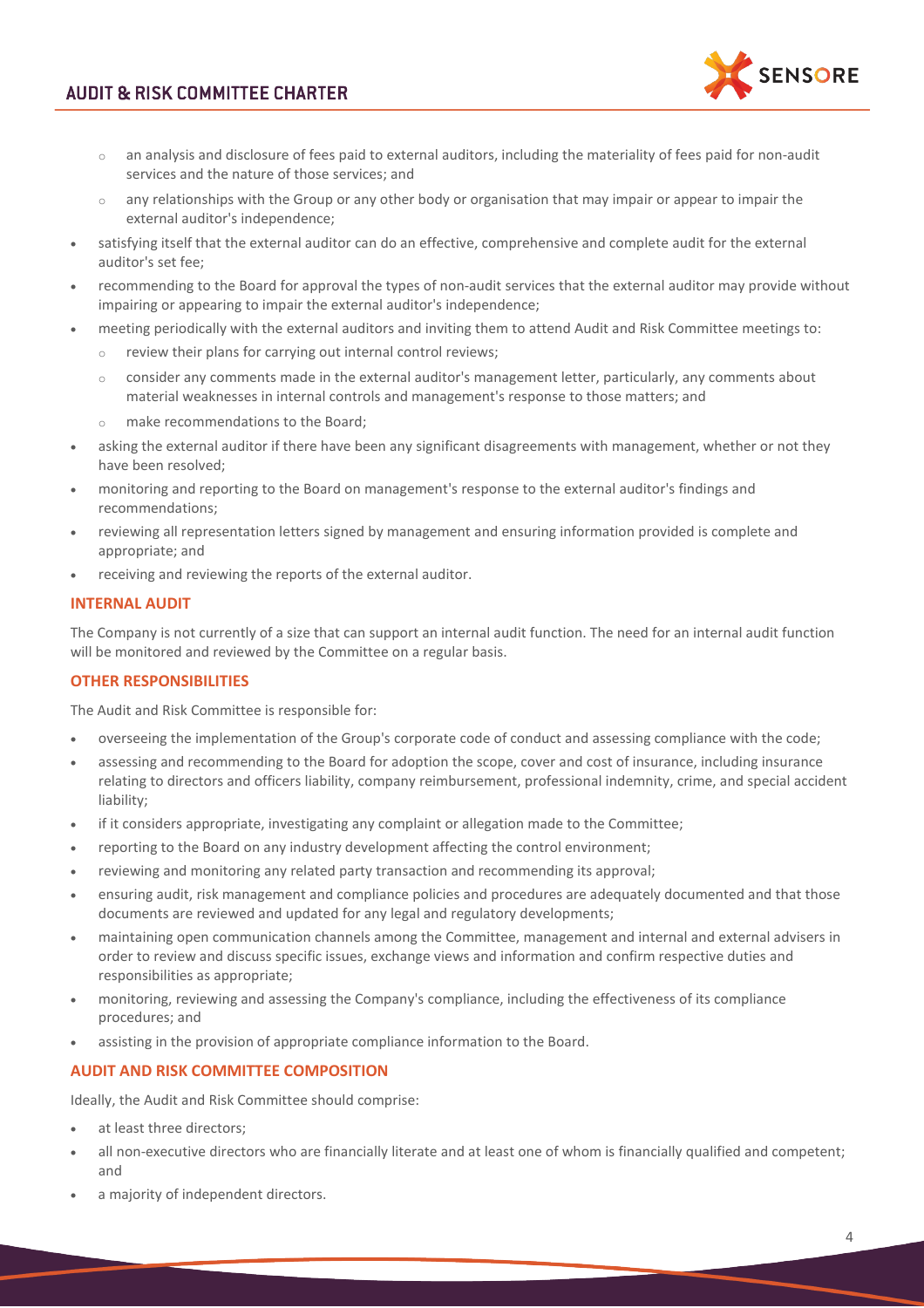

While the Company will aim to have an Audit and Risk Committee of the size and composition outlined above, this may not always be practicable given the size of the Board and the circumstances of the Group, including the nature of the Group's business. Accordingly, the Board has absolute discretion to determine the appropriate size and composition of the Audit and Risk Committee from time to time.

The Audit and Risk Committee will appoint its chairperson. Ideally, the chairperson should be an independent director and may not be the chairperson of the Board.

The Audit and Risk Committee will appoint a secretary.

The Audit and Risk Committee must be of sufficient size, independence and technical expertise to effectively discharge its mandate.

Each member of the Audit and Risk Committee must be able to read and understand financial statements and at least one member must be a qualified accountant or other financial professional with experience in financial and accounting matters.

Each member of the Audit and Risk Committee should have an understanding of the industry in which the Group operates.

The Board will decide appointments, rotations and resignations within the Audit and Risk Committee having regard to the ASX Listing Rules and the Corporations Act.

A member may act by their alternate.

### **PROCEDURES**

#### **AUDIT AND RISK COMMITTEE MEETINGS**

The Audit and Risk Committee will meet as often as it considers necessary.

A quorum for an Audit and Risk Committee meeting is Audit and Risk Committee members.

Audit and Risk Committee meetings may be held by any technological means allowing its members to participate in discussions even if all of them are not physically present in the same place. A member who is not physically present but participating by technological means is taken to be present.

The Audit and Risk Committee may pass or approve a resolution without holding a meeting in accordance with the procedures (so far as they are appropriate) in the Company's constitution or equivalent.

The Audit and Risk Committee may invite other persons it regards appropriate to attend Audit and Risk Committee meetings.

**MINUTES OF AUDIT AND RISK COMMITTEE MEETINGS**

The Audit and Risk Committee must keep minutes of its meetings.

Minutes of each Audit and Risk Committee meeting must be included in the papers for the next full Board meeting after each meeting of the Audit and Risk Committee, except if there is a conflict of interest.

Minutes must be distributed to all Audit and Risk Committee members, after the Audit and Risk Committee chairperson has approved them.

The agenda and supporting papers are available to directors upon request to the Audit and Risk Committee secretary, except if there is a conflict of interest.

### **REPORTING TO THE BOARD**

The Audit and Risk Committee chairperson must report the Audit and Risk Committee's findings to the Board after each Audit and Risk Committee meeting.

#### **CONFIDENTIAL COMMUNICATIONS FROM EMPLOYEES AND OTHERS**

Employees shall be advised that they may communicate to the chairperson of the Committee regarding potential fraud or misappropriation, weaknesses in internal controls, or the adequacy or accuracy of information being provided within the Company to the board. Such employee communications shall be treated as confidential.

The Committee shall establish procedures for the receipt, retention and treatment of complaints received by the Company regarding accounting, internal accounting controls and auditing matters.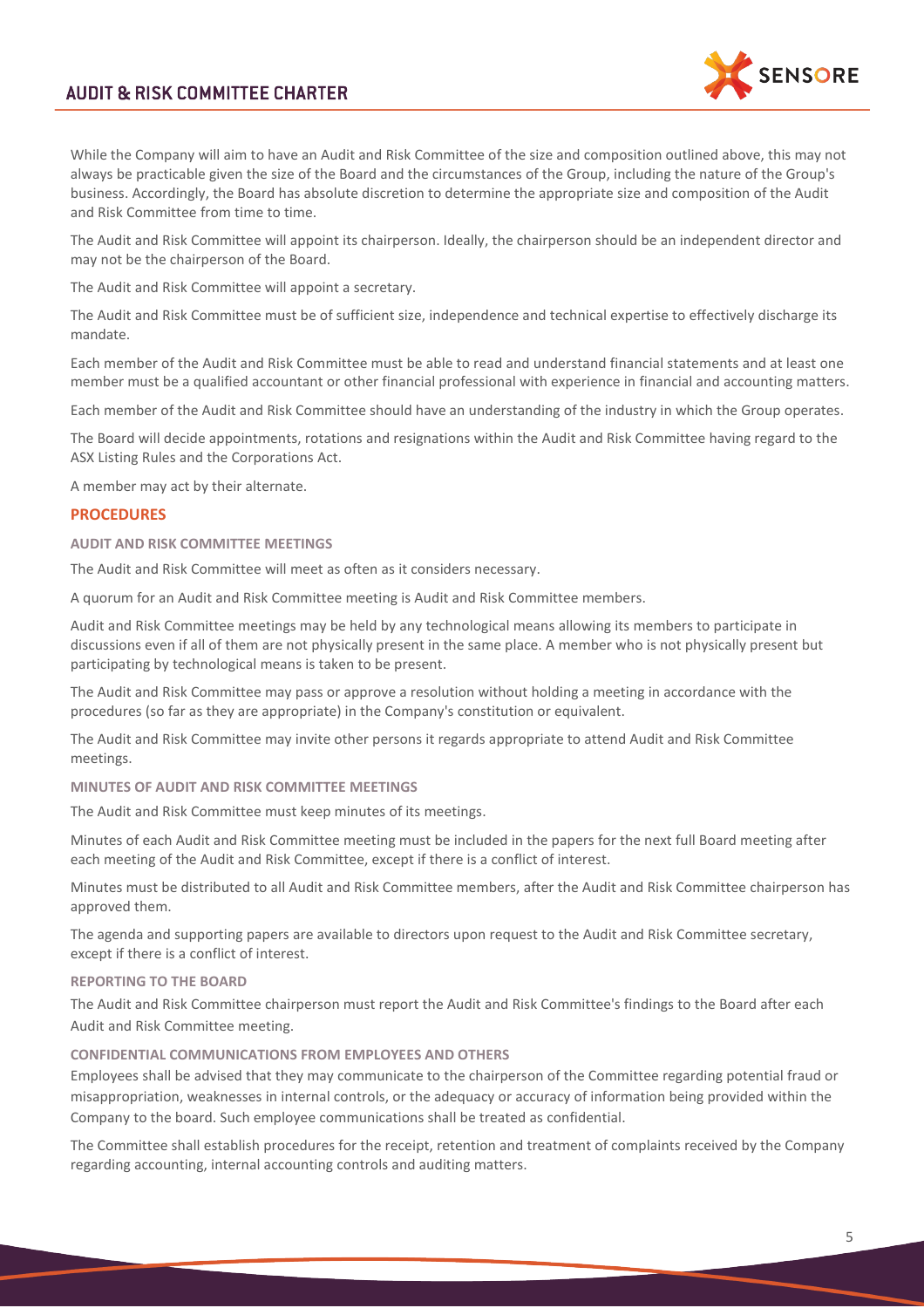

### **ACCESS TO INFORMATION AND INDEPENDENT ADVICE**

The Audit and Risk Committee may seek any information it considers necessary to fulfil its responsibilities.

The Audit and Risk Committee has access to:

- management to seek explanations and information from management; and
- internal and external auditors to seek explanations and information from them, without management being present.

The Audit and Risk Committee may seek professional advice from employees of the Group and from appropriate external advisers, at the Company's cost. The Audit and Risk Committee may meet with these external advisers without management being present.

### **ROLE OF MANAGEMENT**

Management is responsible for designing and implementing risk management and internal compliance and control systems which identify the material risks facing the Group. These compliance and control systems are designed to provide advanced warning of material risks before they eventuate.

Management must regularly monitor and evaluate the effectiveness of these processes and risk plans and the performance of employees implementing them, including through the procedures listed in Appendix A. In addition, management must promote and monitor the culture of risk management within the Group and compliance with internal risk systems and processes by employees.

All employees are responsible for implementing, managing and monitoring these processes and risk plans with respect to material business risks, as appropriate.

Management must report at each Board meeting on risk management to the directors and Audit and Risk Committee. The reporting must identify the Group's material risks and the extent to which:

- the Company's ongoing risk management program effectively identifies all areas of potential risk, including with respect to licensing and regulatory issues;
- adequate policies and procedures have been designed and implemented to manage identified risks;
- a regular program of audits is undertaken to test the adequacy of and compliance with prescribed policies; and
- proper remedial action is undertaken to redress areas of weakness.

### **IDENTIFIED RISKS**

There are a number of risks that are inherent to the business activities that the Group undertakes. These risks may change over time as the external environment changes and as the Group expands its operations, particularly into overseas markets. The risk management process requires the regular review of the Group's existing risks and the identification of new and emerging risks facing the Group, including financial and non-financial matters. It also requires the management, including mitigation where appropriate, of these risks.

### **REVIEW OF RISK MANAGEMENT**

The division of responsibility between the directors, the Audit and Risk Committee and management aims to ensure that specific responsibilities for risk management are clearly communicated and understood by all.

The reporting obligations of management ensure that the directors and the Audit and Risk Committee are regularly informed of material risk management issues and actions. This is supplemented by the Audit and Risk Committee's responsibilities as set out in this charter.

When reviewing risk management reports, the directors may request a separate written statement from the Chief Executive Officer and the Chief Financial Officer confirming that the Company's risk management and internal control systems have been operating effectively in relation to all material business risks for the relevant accounting period and that nothing has occurred since the period end that would materially change this position.

### **REVIEW AND CHANGES TO THIS CHARTER**

The Audit and Risk Committee will review this charter periodically to ensure that it is operating effectively and whether any changes are required.

The Board may change this charter from time to time by resolution.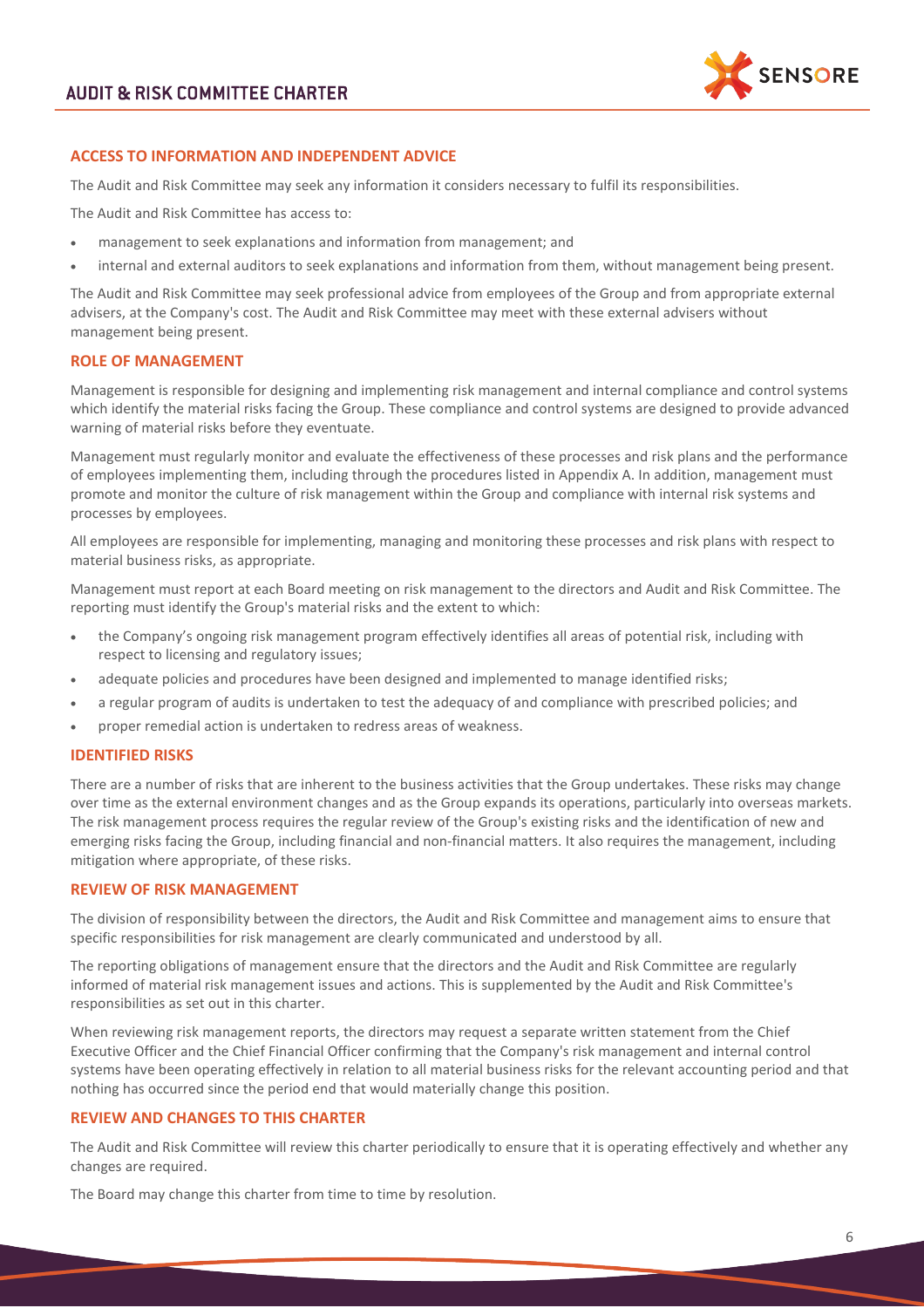

### **APPENDIX A**

The following are intended to form part of the normal procedures for management's risk and compliance responsibilities:

- Evaluating the adequacy and effectiveness of management reporting and control systems used to monitor adherence to policies and guidelines and limits approved by the Board for the management of balance sheet risks.
- Evaluating the adequacy and effectiveness of the Group's financial and operational risk management control systems by reviewing risk registers and reports from management and external auditors.
- Evaluating the structure and adequacy of the Group's business continuity plans.
- Evaluating the structure and adequacy of the Group's own insurances on an annual basis.
- Reviewing and making recommendations on the strategic direction, objectives and effectiveness of the Group's financial and operational risk management policies.
- Overseeing the establishment and maintenance of processes to ensure that there is:
	- $\circ$  an adequate system of internal control, management of business risks and safeguard of assets; and
	- $\circ$  a review of internal control systems and the operational effectiveness of the policies and procedures related to risk and control.
- Evaluating the Group's exposure to fraud and overseeing investigations of allegations of fraud or malfeasance.
- Disclosing the Group's material exposure to economic, environmental and social sustainability risks and how it manages or intends to manage those risks.
- Reviewing the Group's main corporate governance practices for completeness and accuracy.
- Reviewing the procedures that the Company has in place to ensure compliance with laws and regulations (particularly those which have a major potential impact on the Company in areas such as trade practices and consumer laws, industrial relations, occupational health and safety, and the environment).
- Reviewing the procedures in place to ensure compliance with insider trading laws, continuous disclosure requirements and other best practice corporate governance processes (including requirements under the ASX Listing Rules, Corporations Act and Australian Accounting Standards Board requirements).
- Advising the Board on the appropriateness of significant policies and procedures relating to financial processes and disclosures and reviewing the effectiveness of the Company's internal control framework.
- Reviewing the Company's policies and culture with respect to the establishment and observance of appropriate ethical standards.
- Reviewing and discussing with management and the external auditors the overall adequacy and effectiveness of the Company's legal, regulatory and ethical compliance programs.